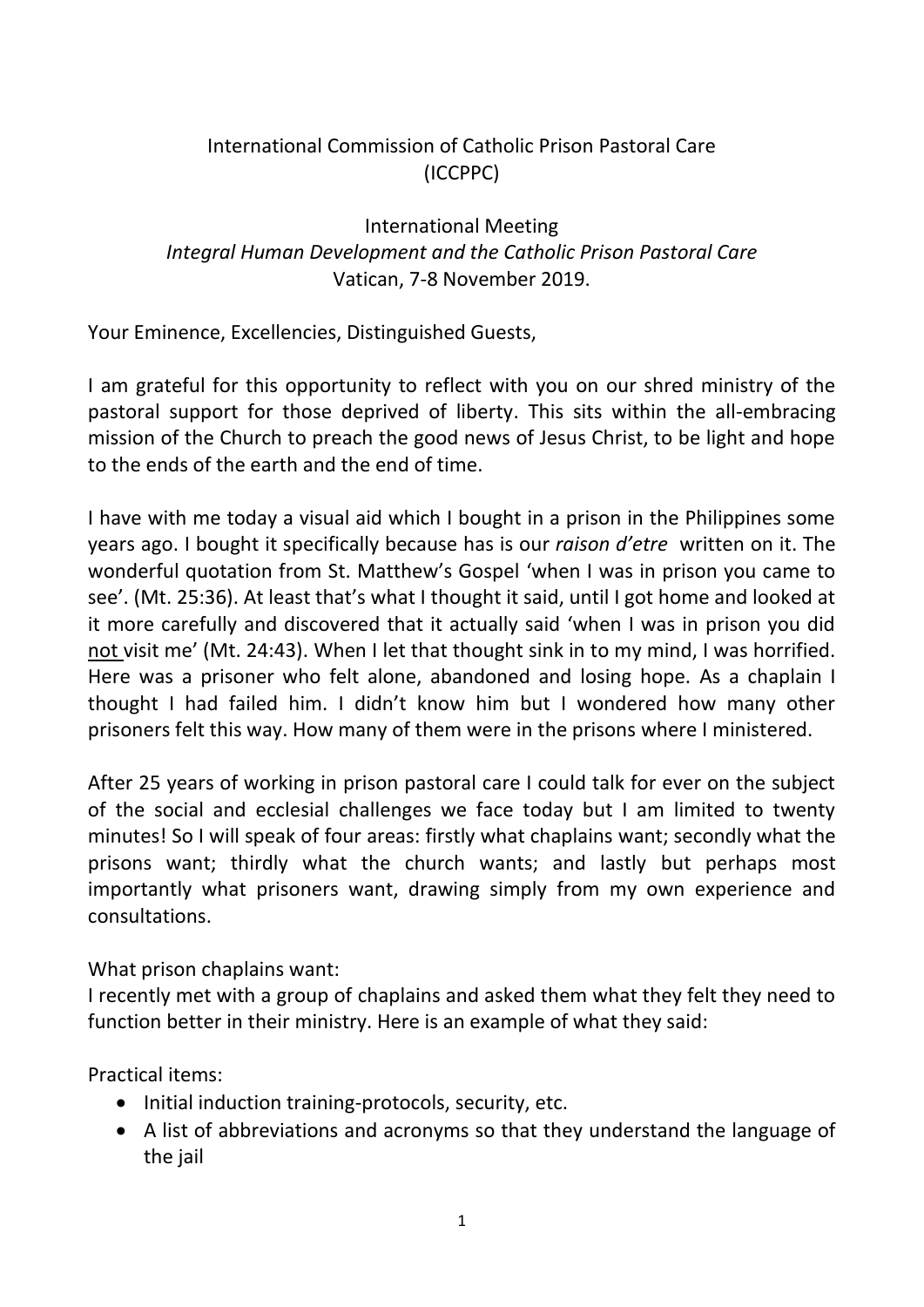- An organisational overview of the prison and where chaplains fit in with the organisational goals e.g. reducing recidivism.
- Manipulation/conditioning training
- Prison politics
- How to work the computer!
- The ability to 'shadow' another chaplain
- To have a 'go to' person –a mentor
- A map of the prison!

Organisational Practice:

- Time management
- How to work in multi-faith and multi disciplinary teams
- How to work with prison staff
- Networking- knowing staff and their various functions
- Managing Volunteers

Reflective practice:

- Knowing yourself
- Mindfulness and meditation
- Open to vulnerability
- Self-criticism
- Personal spiritual development-practicing your own faith
- Prayer Life.

What the prison wants from their chaplains: Knowledge and skills practice:

- Theological and pastoral knowledge and skills
- Prison security
- Prison Rules
- Regime Awareness
- Understanding other faiths
- An ability to get things done
- Health and safety
- Information Handling
- Data protection
- Knowing boundaries
- Impartiality
- Listening skills
- Public speaking
- Putting people at ease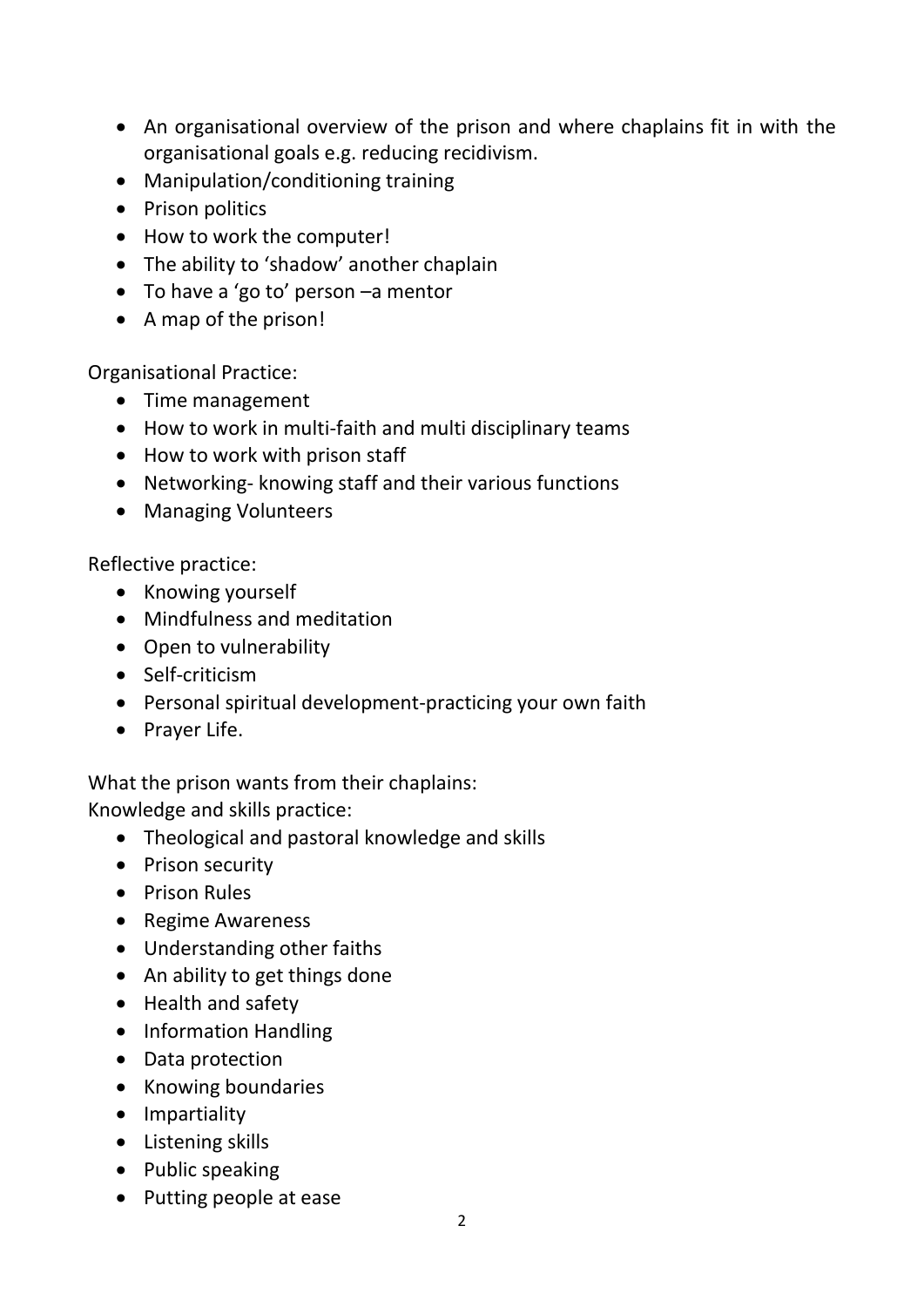Education and training in chaplaincy:

- Bereavement skills
- Mental Health training
- Drug awareness
- Working with men. Women, young people-the different prison groups

Spiritual & Religious Assessment:

- Pastoral Skills
- Counselling Skills
- Spiritual Intelligence
- Building family relationships
- Know where to signpost to direct prisons to the right person

Religious assessment and Intervention:

- How to perform religious functions Mass, Bible studies etc.
- The ability to pray with others rather than just for others
- Religious tradition
- Pastoral care in a religious context.
- Building community and church contacts
- Music.

What the church wants:

Pope Francis has recalled an incident which helped shape his own understanding of what pastoral ministry requires, Aged 21 he was admitted to hospital with a lifethreatening pleurisy. Following surgery, he believed his life was saved by a ward sister whose experience of such cases meant she tripled the prescribed dose of penicillin. The doctor, Pope Francis stated was a good man, but 'lived in a laboratory,' whereas the ward sister 'lived on the frontier and was in dialogue with it every day' (Austen Invereigh, The Great Reformer, 2014 p49-50).

As pastors we are not secluded in a laboratory. We too live on the frontier. We serve and engage in a dialogue with people, both within and outside the prison, both within and outside the church, who are formed not only by the Gospel and Catholic teaching but as we have recognised also by our society and culture, sometimes very powerfully. In our pastoral service we encounter the complexities and awkwardness of real life and the nitty gritty, Indeed, the frontier of our culture and society can be unreceptive, hostile and even toxic, to the truth of the good news brought to those in prison. Added to this we encounter those whose lives have been broken by difficult relationships, dysfunctional families, drug and alcohol abuse, violence,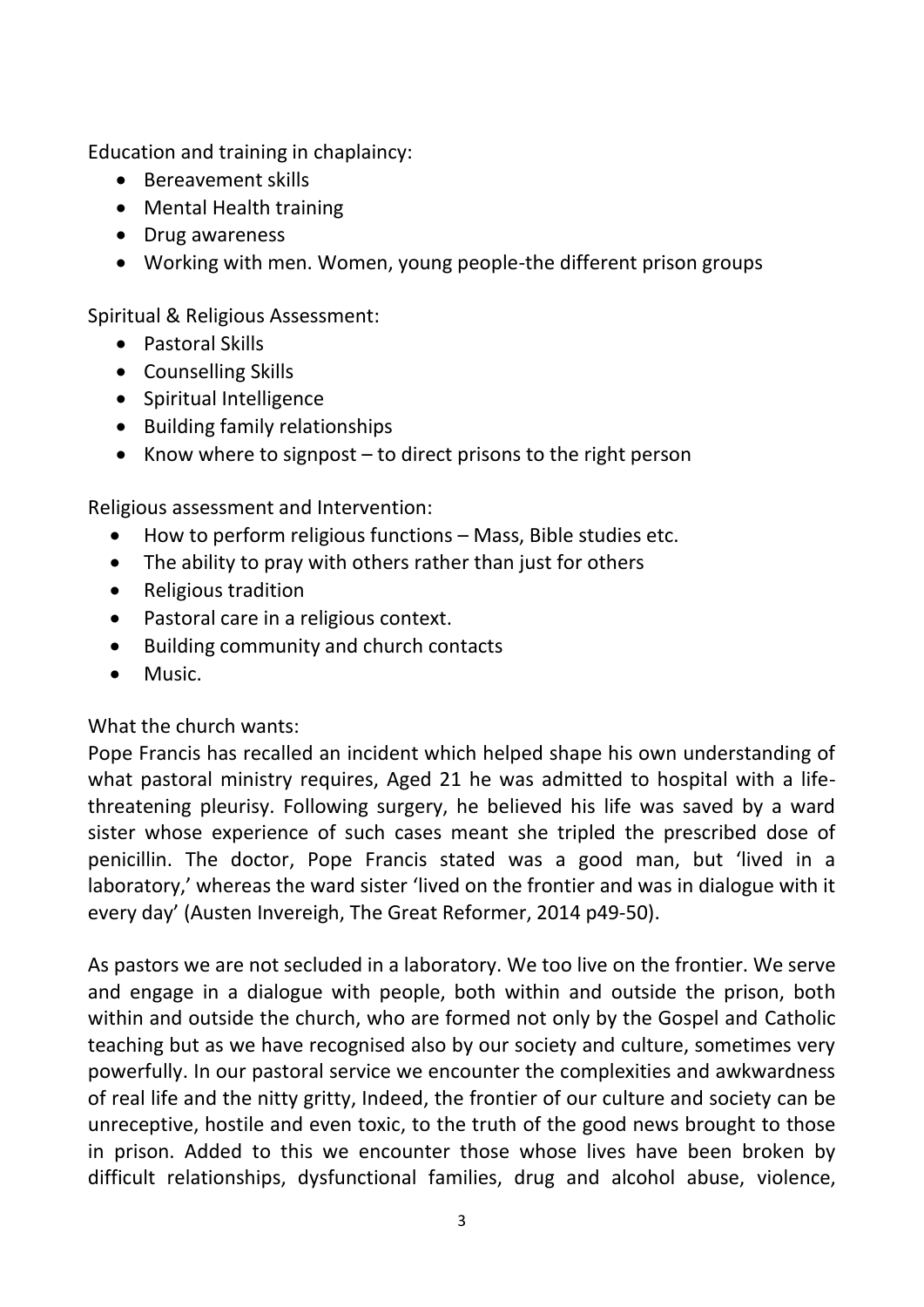poverty, broken homes, or who simply struggle to live according to the Church's moral teaching in its different aspects.

As we connect on many different fronts and at many different levels, we do so as pastors who are always both ministers of the Church and ministers to the Church. Holding these two elements together can be tricky, but it is essential. We model ourselves on the Lord Jesus who combines, in the most exemplary way, the full proclamation of the truth with the most loving and compassionate personal accompaniment.

Pastoral Accompaniment:

- Involves an ongoing pastoral relationship that is motivated by empathy and compassion – non judgemental
- Provides a clear welcome and never rejection
- Offers time, space and support so that a person's (I prefer this word to prisoner) situation and what is happening in their life can begin to be shared in the light of faith.
- Manifests the willingness to walk beside others in order to help them understand themselves in relation to Christ and His Gospel.
- Requires patience and kindness
- Is underpinned by prayer

Pastoral Discernment:

- Presumes a process of accompaniment
- Enables consideration of the realities present in a person's life in the light of the Church's teaching about the dignity of the human person
- Promotes the conversion of life and truth
- Resists isolated individual judgements and recognises there are no quick solutions
- May involve recourse to others for advice (e.g those who are experts in their fields. Or who exercise authority in the church or in the prison service.)

Pastoral Integration:

- Encourages everyone in a deepening relationship with Christ through their life of faith
- Seeks to enable involvement in the Church's life
- Whenever possible brings people into sacramental communion
- Sustains a sense of welcome and belonging in relation to the church.

What prisoners want: